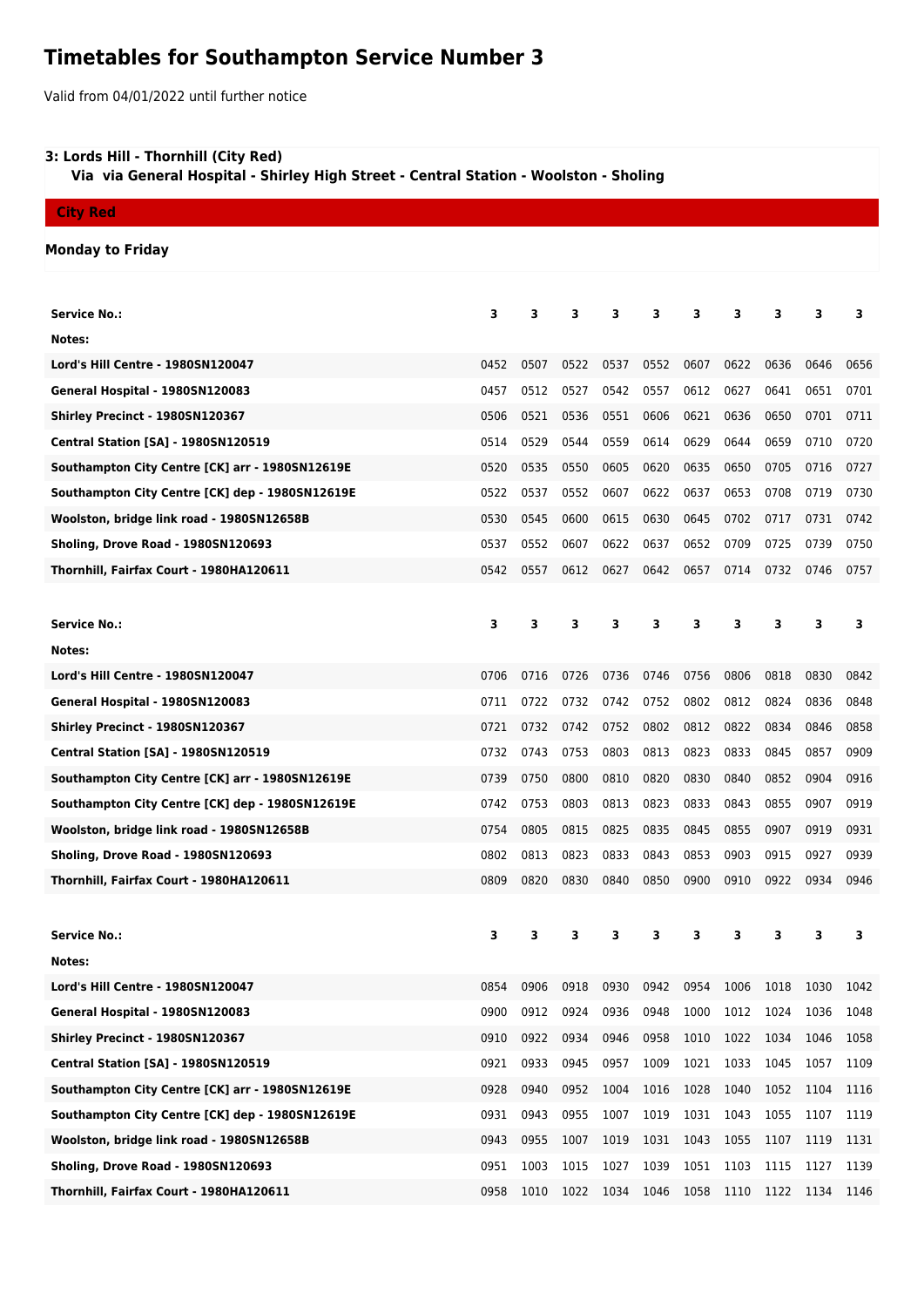| Service No.:                                    | 3    | 3    | 3    | з    | 3    | 3    | 3    | 3    | 3    | 3    |
|-------------------------------------------------|------|------|------|------|------|------|------|------|------|------|
| Notes:                                          |      |      |      |      |      |      |      |      |      |      |
| <b>Lord's Hill Centre - 1980SN120047</b>        | 1054 | 1106 | 1118 | 1130 | 1142 | 1154 | 1206 | 1218 | 1230 | 1242 |
| General Hospital - 1980SN120083                 | 1100 | 1112 | 1124 | 1136 | 1148 | 1200 | 1212 | 1224 | 1236 | 1248 |
| Shirley Precinct - 1980SN120367                 | 1110 | 1122 | 1134 | 1146 | 1158 | 1210 | 1222 | 1234 | 1246 | 1258 |
| <b>Central Station [SA] - 1980SN120519</b>      | 1121 | 1133 | 1145 | 1157 | 1209 | 1221 | 1233 | 1245 | 1257 | 1309 |
| Southampton City Centre [CK] arr - 1980SN12619E | 1128 | 1140 | 1152 | 1204 | 1216 | 1228 | 1240 | 1252 | 1304 | 1316 |
| Southampton City Centre [CK] dep - 1980SN12619E | 1131 | 1143 | 1155 | 1207 | 1219 | 1231 | 1243 | 1255 | 1307 | 1319 |
| Woolston, bridge link road - 1980SN12658B       | 1143 | 1155 | 1207 | 1219 | 1231 | 1243 | 1255 | 1307 | 1319 | 1331 |
| Sholing, Drove Road - 1980SN120693              | 1151 | 1203 | 1215 | 1227 | 1239 | 1251 | 1303 | 1315 | 1327 | 1339 |
| Thornhill, Fairfax Court - 1980HA120611         | 1158 | 1210 | 1222 | 1234 | 1246 | 1258 | 1310 | 1322 | 1334 | 1346 |
|                                                 |      |      |      |      |      |      |      |      |      |      |
| Service No.:                                    | з    | 3    | з    | З    | 3    | 3    | З    | 3    | 3    | 3    |
| Notes:                                          |      |      |      |      |      |      |      |      |      |      |
| Lord's Hill Centre - 1980SN120047               | 1254 | 1306 | 1318 | 1330 | 1342 | 1354 | 1406 | 1418 | 1430 | 1442 |
| General Hospital - 1980SN120083                 | 1300 | 1312 | 1324 | 1336 | 1348 | 1400 | 1412 | 1424 | 1436 | 1448 |
| Shirley Precinct - 1980SN120367                 | 1310 | 1322 | 1334 | 1346 | 1358 | 1410 | 1422 | 1434 | 1446 | 1458 |
| Central Station [SA] - 1980SN120519             | 1321 | 1333 | 1345 | 1357 | 1409 | 1421 | 1433 | 1445 | 1457 | 1509 |
| Southampton City Centre [CK] arr - 1980SN12619E | 1328 | 1340 | 1352 | 1404 | 1416 | 1428 | 1440 | 1452 | 1504 | 1516 |
| Southampton City Centre [CK] dep - 1980SN12619E | 1331 | 1343 | 1355 | 1407 | 1419 | 1431 | 1443 | 1455 | 1507 | 1519 |
| Woolston, bridge link road - 1980SN12658B       | 1343 | 1355 | 1407 | 1419 | 1431 | 1443 | 1455 | 1507 | 1519 | 1531 |
| Sholing, Drove Road - 1980SN120693              | 1351 | 1403 | 1415 | 1427 | 1439 | 1451 | 1503 | 1515 | 1527 | 1539 |
| Thornhill, Fairfax Court - 1980HA120611         | 1358 | 1410 | 1422 | 1434 | 1446 | 1458 | 1510 | 1522 | 1534 | 1546 |
|                                                 |      |      |      |      |      |      |      |      |      |      |
|                                                 |      |      |      |      |      |      |      |      |      |      |
| <b>Service No.:</b>                             | 3    | 3    | 3    | 3    | 3    | 3    | З    | 3    | 3    | 3    |
| Notes:                                          |      |      |      |      |      |      |      |      |      |      |
| Lord's Hill Centre - 1980SN120047               | 1454 | 1506 | 1518 | 1530 | 1542 | 1554 | 1606 | 1616 | 1626 | 1636 |
| General Hospital - 1980SN120083                 | 1500 | 1512 | 1524 | 1536 | 1548 | 1600 | 1612 | 1622 | 1632 | 1642 |
| Shirley Precinct - 1980SN120367                 | 1510 | 1522 | 1534 | 1546 | 1558 | 1610 | 1622 | 1632 | 1642 | 1652 |
| Central Station [SA] - 1980SN120519             | 1521 | 1533 | 1545 | 1557 | 1609 | 1621 | 1633 | 1643 | 1653 | 1703 |
| Southampton City Centre [CK] arr - 1980SN12619E | 1528 | 1540 | 1552 | 1604 | 1616 | 1628 | 1640 | 1650 | 1700 | 1710 |
| Southampton City Centre [CK] dep - 1980SN12619E | 1531 | 1543 | 1555 | 1607 | 1619 | 1631 | 1643 | 1653 | 1703 | 1713 |
| Woolston, bridge link road - 1980SN12658B       | 1543 | 1555 | 1607 | 1619 | 1631 | 1643 | 1655 | 1705 | 1715 | 1725 |
| Sholing, Drove Road - 1980SN120693              | 1551 | 1603 | 1615 | 1627 | 1639 | 1651 | 1703 | 1713 | 1723 | 1733 |
| Thornhill, Fairfax Court - 1980HA120611         | 1558 | 1610 | 1622 | 1634 | 1646 | 1658 | 1710 | 1720 | 1730 | 1740 |
|                                                 |      |      |      |      |      |      |      |      |      |      |
| <b>Service No.:</b>                             | 3    | з    | 3    | 3    | 3    | 3    | 3    | 3    | 3    | 3    |
| Notes:                                          |      |      |      |      |      |      |      |      |      |      |
| <b>Lord's Hill Centre - 1980SN120047</b>        | 1646 | 1656 | 1706 | 1718 | 1730 | 1742 | 1754 | 1806 | 1820 | 1835 |
| General Hospital - 1980SN120083                 | 1652 | 1702 | 1712 | 1724 | 1736 | 1748 | 1800 | 1812 | 1826 | 1841 |
| Shirley Precinct - 1980SN120367                 | 1702 | 1712 | 1722 | 1734 | 1746 | 1758 | 1810 | 1822 | 1836 | 1851 |
| <b>Central Station [SA] - 1980SN120519</b>      | 1713 | 1723 | 1733 | 1745 | 1757 | 1809 | 1821 | 1833 | 1847 | 1859 |
| Southampton City Centre [CK] arr - 1980SN12619E | 1720 | 1730 | 1740 | 1752 | 1804 | 1816 | 1828 | 1840 | 1853 | 1905 |
| Southampton City Centre [CK] dep - 1980SN12619E | 1723 | 1733 | 1743 | 1755 | 1807 | 1819 | 1831 | 1843 | 1855 | 1907 |
| Woolston, bridge link road - 1980SN12658B       | 1735 | 1745 | 1755 | 1807 | 1819 | 1831 | 1843 | 1855 | 1903 | 1915 |
| Sholing, Drove Road - 1980SN120693              | 1743 | 1753 | 1803 | 1815 | 1827 | 1839 | 1851 | 1902 | 1910 | 1922 |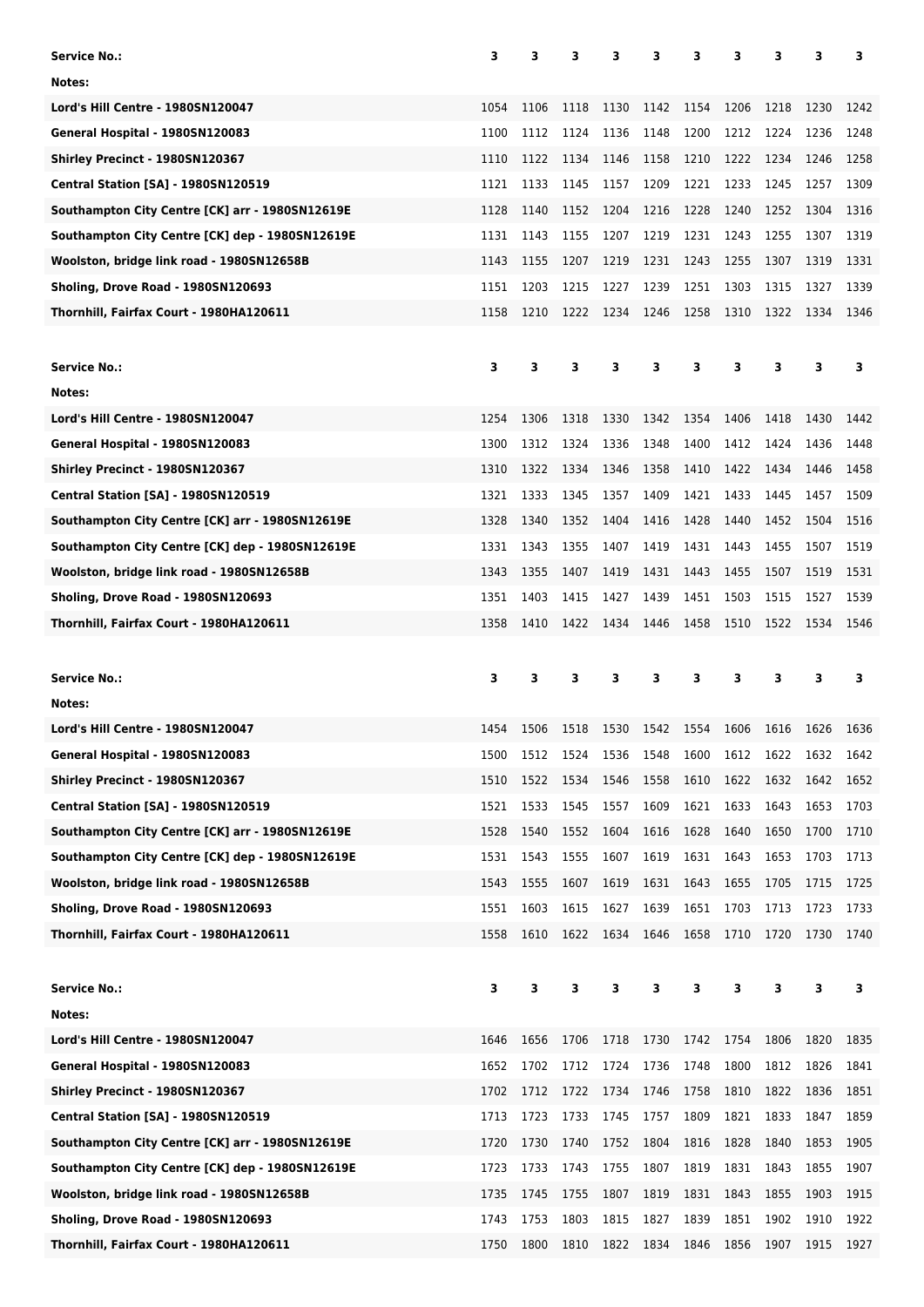| <b>Service No.:</b>                             | 3    | 3    | 3    | 3    | 3    | 3    | 3    | 3    | 3    | 3    |
|-------------------------------------------------|------|------|------|------|------|------|------|------|------|------|
| Notes:                                          |      |      |      |      |      |      |      |      |      |      |
| Lord's Hill Centre - 1980SN120047               | 1852 | 1912 | 1932 | 1952 | 2012 | 2032 | 2052 | 2112 | 2132 | 2152 |
| General Hospital - 1980SN120083                 | 1857 | 1917 | 1937 | 1957 | 2017 | 2037 | 2057 | 2117 | 2137 | 2157 |
| Shirley Precinct - 1980SN120367                 | 1906 | 1926 | 1946 | 2006 | 2026 | 2046 | 2106 | 2126 | 2146 | 2206 |
| <b>Central Station [SA] - 1980SN120519</b>      | 1914 | 1934 | 1954 | 2014 | 2034 | 2054 | 2114 | 2134 | 2154 | 2214 |
| Southampton City Centre [CK] arr - 1980SN12619E | 1920 | 1940 | 2000 | 2020 | 2040 | 2100 | 2120 | 2140 | 2200 | 2220 |
| Southampton City Centre [CK] dep - 1980SN12619E | 1922 | 1942 | 2002 | 2022 | 2042 | 2102 | 2122 | 2142 | 2202 | 2222 |
| Woolston, bridge link road - 1980SN12658B       | 1930 | 1950 | 2010 | 2030 | 2050 | 2110 | 2130 | 2150 | 2210 | 2230 |
| Sholing, Drove Road - 1980SN120693              | 1937 | 1957 | 2017 | 2037 | 2057 | 2117 | 2137 | 2157 | 2217 | 2237 |
| Thornhill, Fairfax Court - 1980HA120611         | 1942 | 2002 | 2022 | 2042 | 2102 | 2122 | 2142 | 2202 | 2222 | 2242 |
|                                                 |      |      |      |      |      |      |      |      |      |      |
| <b>Service No.:</b>                             |      |      |      |      |      |      | 3    |      | 3    |      |
| Notes:                                          |      |      |      |      |      |      |      |      |      |      |
| Lord's Hill Centre - 1980SN120047               |      |      |      |      |      |      | 2212 |      | 2232 |      |
| General Hospital - 1980SN120083                 |      |      |      |      |      |      | 2217 |      | 2237 |      |
| Shirley Precinct - 1980SN120367                 |      |      |      |      |      |      | 2226 |      | 2246 |      |
| Central Station [SA] - 1980SN120519             |      |      |      |      |      |      | 2234 |      | 2254 |      |
| Southampton City Centre [CK] arr - 1980SN12619E |      |      |      |      |      |      | 2240 |      | 2300 |      |
| Southampton City Centre [CK] dep - 1980SN12619E |      |      |      |      |      |      | 2242 |      | 2302 |      |
| Woolston, bridge link road - 1980SN12658B       |      |      |      |      |      |      | 2250 |      | 2310 |      |
| Sholing, Drove Road - 1980SN120693              |      |      |      |      |      |      | 2257 |      | 2317 |      |

**Thornhill, Fairfax Court - 1980HA120611** 2302 2322

## **3: Thornhill - Lords Hill (City Red)**

 **Via via Sholing - Woolston - Central Station - Shirley High Street - General Hospital**

**Monday to Friday**

| <b>Service No.:</b>                                 | 3    | 3    | 3    | $\overline{\mathbf{3}}$ | $\overline{\mathbf{3}}$ | $\overline{\mathbf{3}}$ | 3    | 3    | 3    | 3    |
|-----------------------------------------------------|------|------|------|-------------------------|-------------------------|-------------------------|------|------|------|------|
| Notes:                                              |      |      |      |                         |                         |                         |      |      |      |      |
| Thornhill, Fairfax Court - 1980HA120611             | 0449 | 0504 | 0519 | 0534                    | 0550                    | 0605                    | 0620 | 0635 | 0650 | 0705 |
| Sholing, Drove Road - 1980SN120694                  | 0455 | 0510 | 0525 | 0540                    | 0556                    | 0611                    | 0626 | 0641 | 0656 | 0711 |
| Woolston, bridge link road - 1980SN120659           | 0502 | 0517 | 0532 | 0547                    | 0603                    | 0618                    | 0633 | 0648 | 0703 | 0718 |
| Southampton City Centre [CM] arr - 1980HAA13371     | 0510 | 0525 | 0540 | 0555                    | 0611                    | 0626                    | 0641 | 0657 | 0712 | 0731 |
| Southampton City Centre [CM] dep - 1980HAA13371     | 0512 | 0527 | 0542 | 0557                    | 0613                    | 0628                    | 0643 | 0700 | 0715 | 0734 |
| <b>Central Station [SB] - 1980SN120518</b>          | 0518 | 0533 | 0548 | 0603                    | 0619                    | 0634                    | 0649 | 0706 | 0723 | 0742 |
| Shirley Precinct - 1980SN12368B                     | 0526 | 0541 | 0556 | 0611                    | 0627                    | 0642                    | 0658 | 0715 | 0733 | 0752 |
| General Hospital - 1980SN120979                     | ---- |      |      |                         |                         |                         |      |      |      |      |
| <b>General Hospital and Cemetery - 1980SN120082</b> | 0535 | 0550 | 0605 | 0620                    | 0636                    | 0651                    | 0708 | 0725 | 0743 | 0802 |
| Lord's Hill Centre - 1980SN120047                   | 0540 | 0555 | 0610 | 0625                    | 0641                    | 0656                    | 0713 | 0731 | 0749 | 0808 |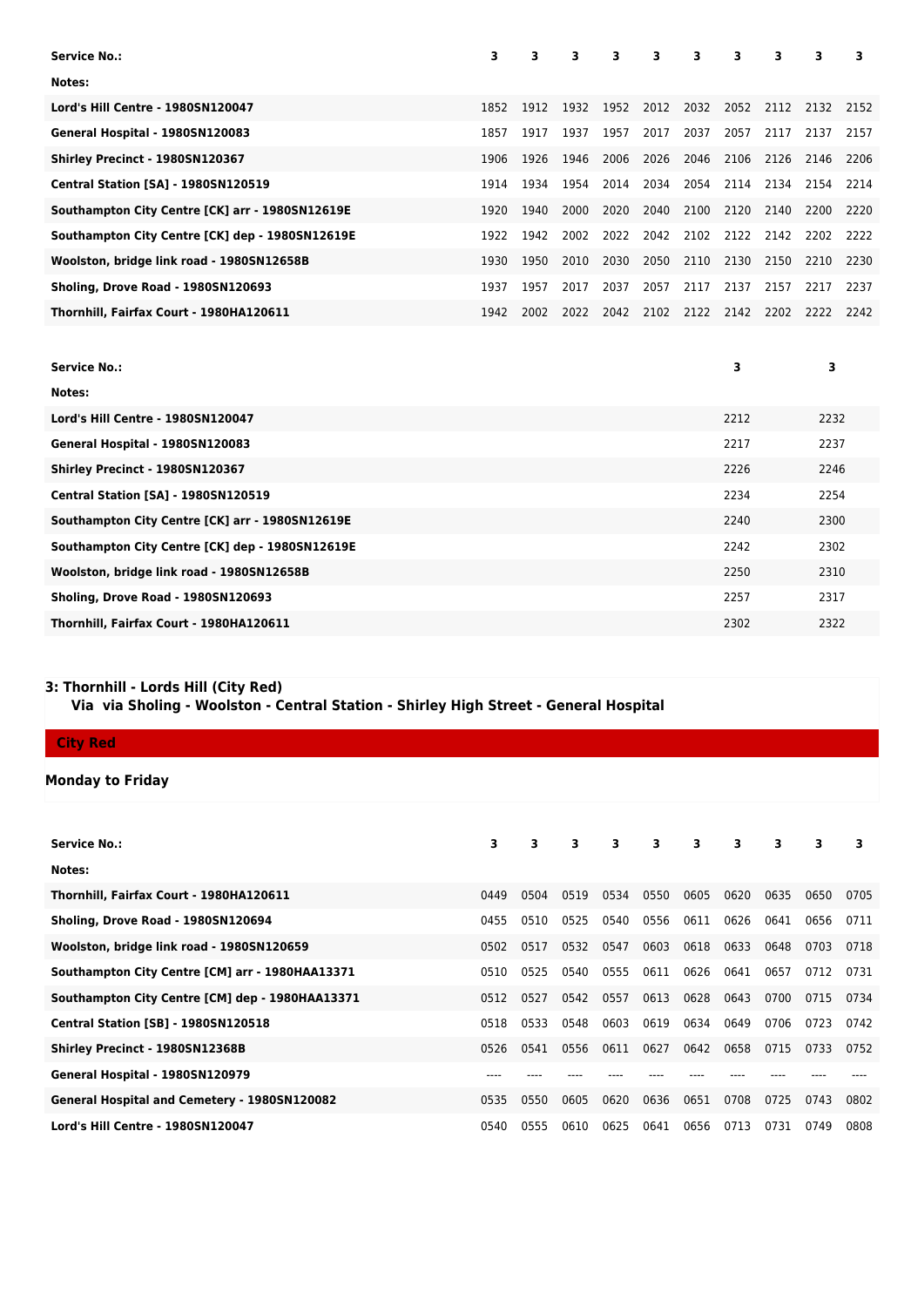| <b>Service No.:</b>                             | 3    | 3    | з    | 3    | 3    | 3    | 3    | 3    | 3    | 3    |
|-------------------------------------------------|------|------|------|------|------|------|------|------|------|------|
| Notes:                                          |      |      |      |      |      |      |      |      |      |      |
| Thornhill, Fairfax Court - 1980HA120611         | 0718 | 0728 | 0738 | 0748 | 0758 | 0808 | 0818 | 0828 | 0838 | 0848 |
| Sholing, Drove Road - 1980SN120694              | 0726 | 0736 | 0746 | 0756 | 0806 | 0816 | 0826 | 0836 | 0846 | 0856 |
| Woolston, bridge link road - 1980SN120659       | 0735 | 0745 | 0755 | 0805 | 0815 | 0825 | 0835 | 0845 | 0855 | 0905 |
| Southampton City Centre [CM] arr - 1980HAA13371 | 0748 | 0758 | 0808 | 0818 | 0828 | 0838 | 0848 | 0858 | 0908 | 0918 |
| Southampton City Centre [CM] dep - 1980HAA13371 | 0751 | 0801 | 0811 | 0821 | 0831 | 0841 | 0851 | 0901 | 0911 | 0921 |
| <b>Central Station [SB] - 1980SN120518</b>      | 0759 | 0809 | 0819 | 0829 | 0839 | 0849 | 0859 | 0909 | 0919 | 0929 |
| Shirley Precinct - 1980SN12368B                 | 0809 | 0819 | 0829 | 0839 | 0849 | 0859 | 0909 | 0919 | 0929 | 0939 |
| General Hospital - 1980SN120979                 | ---- | ---- | ---- | ---- | ---- | ---- | ---- | ---- |      |      |
| General Hospital and Cemetery - 1980SN120082    | 0819 | 0829 | 0839 | 0849 | 0859 | 0909 | 0919 | 0929 | 0939 | 0949 |
| Lord's Hill Centre - 1980SN120047               | 0825 | 0835 | 0845 | 0855 | 0905 | 0915 | 0925 | 0935 | 0945 | 0955 |
| <b>Service No.:</b>                             | з    | 3    | 3    | 3    | 3    | з    | з    | 3    | 3    | з    |
| Notes:                                          |      |      |      |      |      |      |      |      |      |      |
| Thornhill, Fairfax Court - 1980HA120611         | 0858 | 0908 | 0920 | 0932 | 0944 | 0956 | 1008 | 1020 | 1032 | 1044 |
| Sholing, Drove Road - 1980SN120694              | 0906 | 0916 | 0928 | 0940 | 0952 | 1004 | 1016 | 1028 | 1040 | 1052 |
| Woolston, bridge link road - 1980SN120659       | 0915 | 0925 | 0937 | 0949 | 1001 | 1012 | 1024 | 1036 | 1048 | 1100 |
| Southampton City Centre [CM] arr - 1980HAA13371 | 0928 | 0938 | 0950 | 1002 | 1013 | 1024 | 1036 | 1048 | 1100 | 1112 |
| Southampton City Centre [CM] dep - 1980HAA13371 | 0931 | 0941 | 0953 | 1005 | 1016 | 1027 | 1039 | 1051 | 1103 | 1115 |
| <b>Central Station [SB] - 1980SN120518</b>      | 0939 | 0949 | 1001 | 1013 | 1024 | 1035 | 1047 | 1059 | 1111 | 1123 |
| Shirley Precinct - 1980SN12368B                 | 0949 | 0959 | 1011 | 1023 | 1034 | 1045 | 1057 | 1109 | 1121 | 1133 |
| General Hospital - 1980SN120979                 | ---- |      |      |      |      |      |      |      |      |      |
| General Hospital and Cemetery - 1980SN120082    | 0959 | 1009 | 1021 | 1033 | 1044 | 1055 | 1107 | 1119 | 1131 | 1143 |
| Lord's Hill Centre - 1980SN120047               | 1005 | 1015 | 1027 | 1039 | 1050 | 1101 | 1113 | 1125 | 1137 | 1149 |
| <b>Service No.:</b>                             | 3    | з    | 3    | 3    | 3    | 3    | 3    | 3    | 3    | 3    |
| Notes:                                          |      |      |      |      |      |      |      |      |      |      |
| Thornhill, Fairfax Court - 1980HA120611         | 1056 | 1108 | 1120 | 1132 | 1144 | 1156 | 1208 | 1220 | 1232 | 1244 |
| Sholing, Drove Road - 1980SN120694              | 1104 | 1116 | 1128 | 1140 | 1152 | 1204 | 1216 | 1228 | 1240 | 1252 |
| Woolston, bridge link road - 1980SN120659       | 1112 | 1124 | 1136 | 1148 | 1200 | 1212 | 1224 | 1236 | 1248 | 1300 |
| Southampton City Centre [CM] arr - 1980HAA13371 | 1124 | 1136 | 1148 | 1200 | 1212 | 1224 | 1236 | 1248 | 1300 | 1312 |
| Southampton City Centre [CM] dep - 1980HAA13371 | 1127 | 1139 | 1151 | 1203 | 1215 | 1227 | 1239 | 1251 | 1303 | 1315 |
| <b>Central Station [SB] - 1980SN120518</b>      | 1135 | 1147 | 1159 | 1211 | 1223 | 1235 | 1247 | 1259 | 1311 | 1323 |
| Shirley Precinct - 1980SN12368B                 | 1145 | 1157 | 1209 | 1221 | 1233 | 1245 | 1257 | 1309 | 1321 | 1333 |
| General Hospital - 1980SN120979                 | ---- |      |      |      |      |      |      |      |      |      |
| General Hospital and Cemetery - 1980SN120082    | 1155 | 1207 | 1219 | 1231 | 1243 | 1255 | 1307 | 1319 | 1331 | 1343 |
| Lord's Hill Centre - 1980SN120047               | 1201 | 1213 | 1225 | 1237 | 1249 | 1301 | 1313 | 1325 | 1337 | 1349 |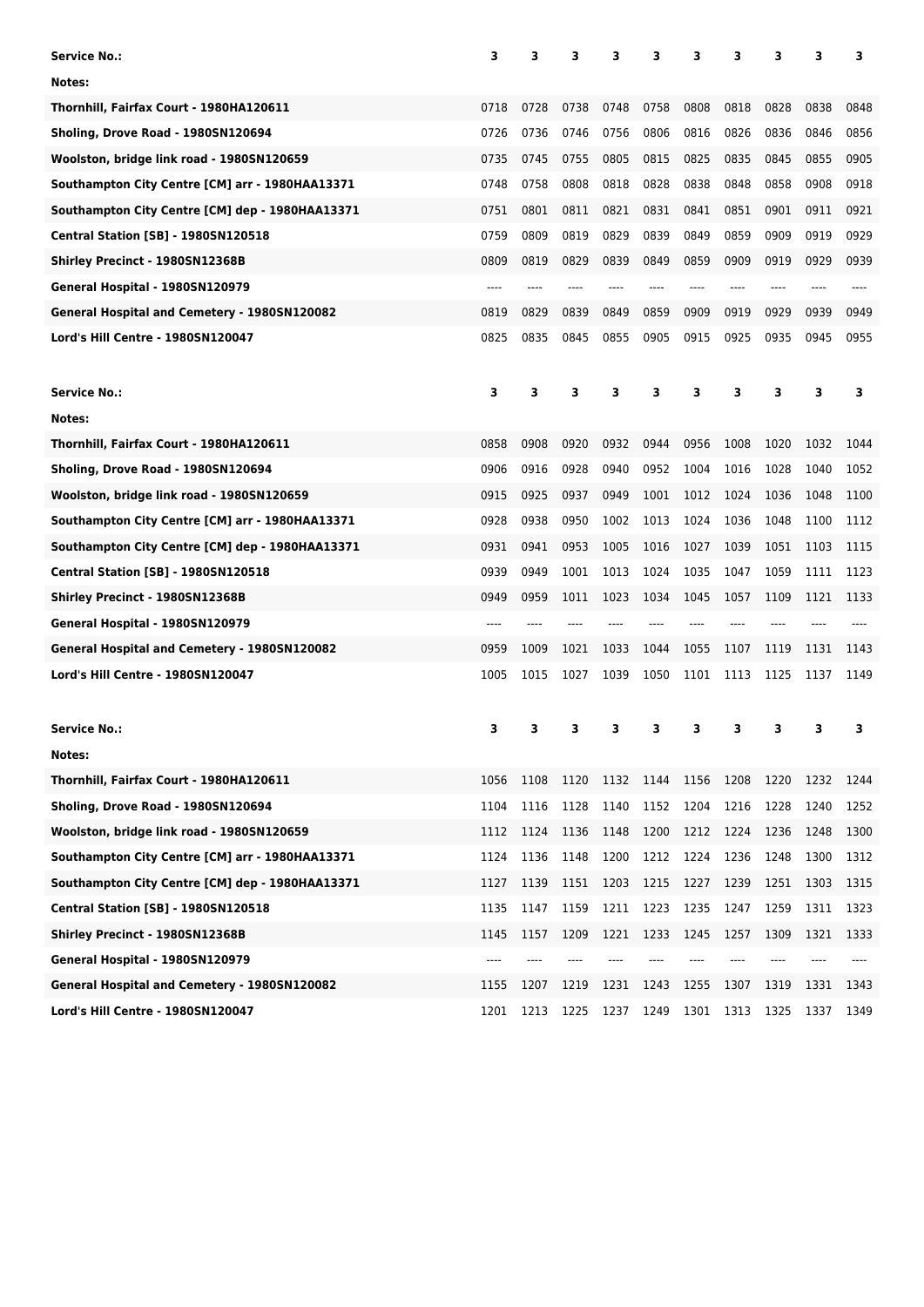| <b>Service No.:</b>                                                                          | 3            | з            | з            | 3            | 3            | 3            | з            | 3            | 3            | 3            |
|----------------------------------------------------------------------------------------------|--------------|--------------|--------------|--------------|--------------|--------------|--------------|--------------|--------------|--------------|
| Notes:                                                                                       |              |              |              |              |              |              |              |              |              |              |
| Thornhill, Fairfax Court - 1980HA120611                                                      | 1256         | 1308         | 1320         | 1332         | 1344         | 1356         | 1408         | 1420         | 1432         | 1444         |
| Sholing, Drove Road - 1980SN120694                                                           | 1304         | 1316         | 1328         | 1340         | 1352         | 1404         | 1416         | 1428         | 1440         | 1452         |
| Woolston, bridge link road - 1980SN120659                                                    | 1312         | 1324         | 1336         | 1348         | 1400         | 1412         | 1424         | 1436         | 1448         | 1500         |
| Southampton City Centre [CM] arr - 1980HAA13371                                              | 1324         | 1336         | 1348         | 1400         | 1412         | 1424         | 1436         | 1448         | 1500         | 1512         |
| Southampton City Centre [CM] dep - 1980HAA13371                                              | 1327         | 1339         | 1351         | 1403         | 1415         | 1427         | 1439         | 1451         | 1503         | 1515         |
| <b>Central Station [SB] - 1980SN120518</b>                                                   | 1335         | 1347         | 1359         | 1411         | 1423         | 1435         | 1447         | 1459         | 1511         | 1523         |
| Shirley Precinct - 1980SN12368B                                                              | 1345         | 1357         | 1409         | 1421         | 1433         | 1445         | 1457         | 1509         | 1521         | 1533         |
| General Hospital - 1980SN120979                                                              | ----         |              |              |              |              |              |              |              |              |              |
| General Hospital and Cemetery - 1980SN120082                                                 | 1355         | 1407         | 1419         | 1431         | 1443         | 1455         | 1507         | 1519         | 1531         | 1543         |
| Lord's Hill Centre - 1980SN120047                                                            | 1401         | 1413         | 1425         | 1437         | 1449         | 1501         | 1513         | 1525         | 1537         | 1549         |
| <b>Service No.:</b>                                                                          | 3            | 3            | 3            | з            | 3            | з            | з            | 3            | 3            | з            |
| Notes:                                                                                       |              |              |              |              |              |              |              |              |              |              |
| Thornhill, Fairfax Court - 1980HA120611                                                      | 1456         | 1508         | 1520         | 1532         | 1544         | 1556         | 1608         | 1620         | 1630         | 1640         |
| Sholing, Drove Road - 1980SN120694                                                           | 1504         | 1516         | 1528         | 1540         | 1552         | 1604         | 1616         | 1628         | 1638         | 1648         |
| Woolston, bridge link road - 1980SN120659                                                    | 1512         | 1524         | 1536         | 1548         | 1600         | 1612         | 1624         | 1636         | 1646         | 1656         |
| Southampton City Centre [CM] arr - 1980HAA13371                                              | 1524         | 1536         | 1548         | 1600         | 1612         | 1624         | 1636         | 1648         | 1658         | 1708         |
| Southampton City Centre [CM] dep - 1980HAA13371                                              | 1527         | 1539         | 1551         | 1603         | 1615         | 1627         | 1639         | 1651         | 1701         | 1711         |
| <b>Central Station [SB] - 1980SN120518</b>                                                   | 1535         | 1547         | 1559         | 1611         | 1623         | 1635         | 1647         | 1659         | 1709         | 1719         |
| Shirley Precinct - 1980SN12368B                                                              | 1545         | 1557         | 1609         | 1621         | 1633         | 1645         | 1657         | 1709         | 1719         | 1729         |
| General Hospital - 1980SN120979                                                              | ----         |              |              |              |              |              |              |              |              |              |
| General Hospital and Cemetery - 1980SN120082                                                 | 1555         | 1607         | 1619         | 1631         | 1643         | 1655         | 1707         | 1719         | 1729         | 1739         |
| Lord's Hill Centre - 1980SN120047                                                            | 1601         | 1613         | 1625         | 1637         | 1649         | 1701         | 1713         | 1725         | 1735         | 1745         |
|                                                                                              |              |              |              |              |              |              |              |              |              |              |
| <b>Service No.:</b>                                                                          | 3            | 3            | 3            | 3            | 3            | 3            | 3            | 3            | 3            | з            |
| Notes:                                                                                       |              |              |              |              |              |              |              |              |              |              |
| Thornhill, Fairfax Court - 1980HA120611                                                      | 1650         | 1700<br>1708 | 1710         | 1720         | 1732         | 1745<br>1753 | 1800<br>1808 | 1815         | 1833         | 1853         |
| Sholing, Drove Road - 1980SN120694                                                           | 1658         |              | 1718<br>1726 | 1728<br>1736 | 1740<br>1748 | 1801         | 1816         | 1823<br>1831 | 1841         | 1859<br>1906 |
| Woolston, bridge link road - 1980SN120659<br>Southampton City Centre [CM] arr - 1980HAA13371 | 1706         | 1716         | 1738         | 1748         | 1800         | 1813         | 1828         | 1843         | 1849         |              |
| Southampton City Centre [CM] dep - 1980HAA13371                                              | 1718<br>1721 | 1728<br>1731 | 1741         | 1751         | 1803         | 1816         | 1831         | 1846         | 1857<br>1859 | 1914<br>1916 |
|                                                                                              |              |              |              |              |              |              |              |              |              |              |
| <b>Central Station [SB] - 1980SN120518</b>                                                   | 1729<br>1739 | 1739         | 1749         | 1759<br>1809 | 1811         | 1824<br>1834 | 1839<br>1849 | 1852<br>1900 | 1905         | 1922         |
| Shirley Precinct - 1980SN12368B<br>General Hospital - 1980SN120979                           | ----         | 1749<br>---- | 1759         | ----         | 1821         | ----         |              |              | 1913         | 1930<br>---- |
| General Hospital and Cemetery - 1980SN120082                                                 |              |              |              |              |              |              |              |              | 1922         | 1939         |
| Lord's Hill Centre - 1980SN120047                                                            | 1749<br>1755 | 1759<br>1805 | 1809<br>1815 | 1819<br>1825 | 1831<br>1837 | 1844<br>1850 | 1858<br>1903 | 1909<br>1914 | 1927         | 1944         |